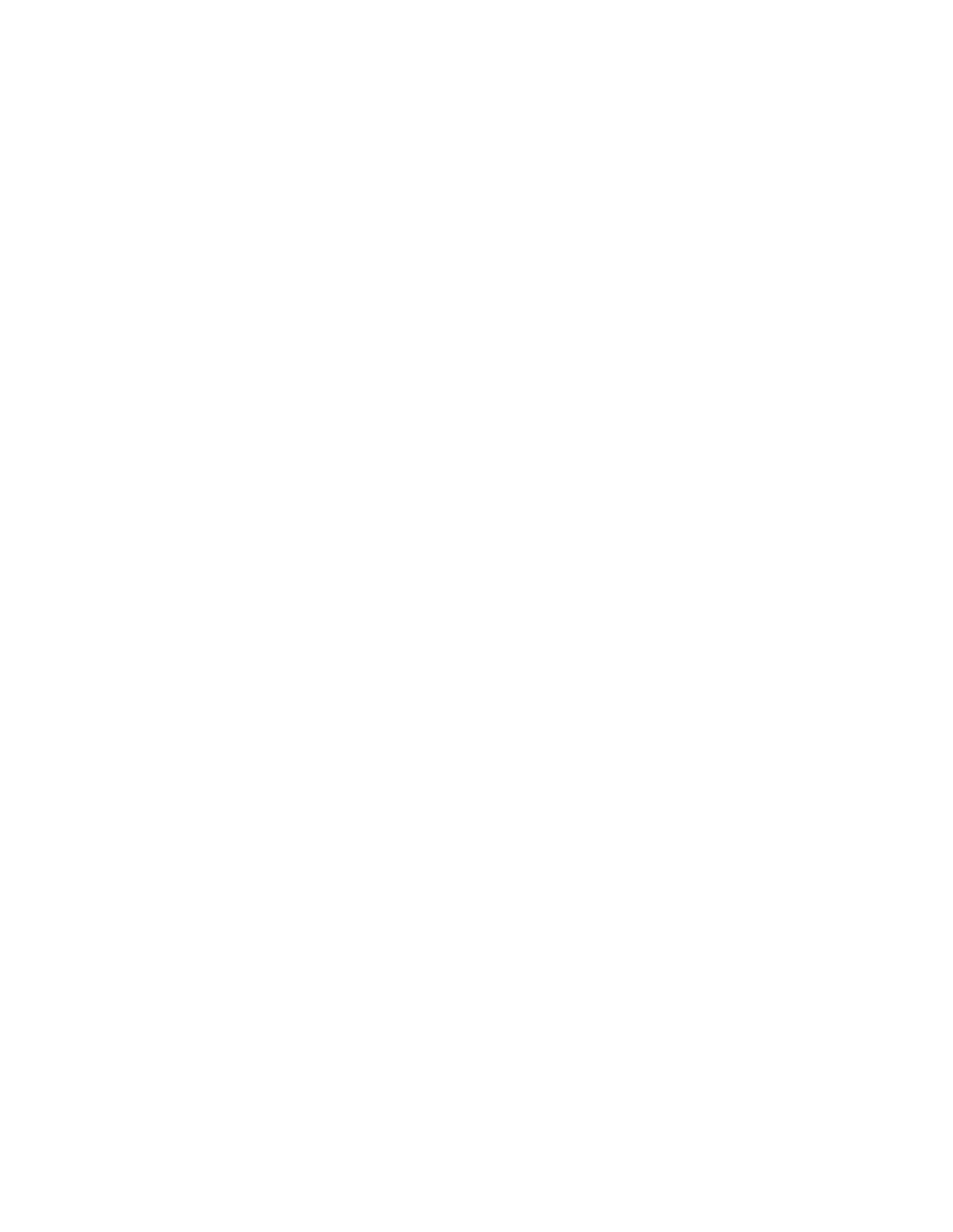## Extremum Seeking-based Indirect Adaptive Control for Nonlinear Systems

M. Benosman<sup>\*</sup>

∗ Mitsubishi Electric Research Laboratories, 201 Broadway Street, Cambridge, MA 02139, USA (benosman@merl.com)

Abstract: We present in this paper a preliminary result on extremum seeking (ES)-based adaptive trajectory tracking control for nonlinear systems. We propose, for the class of nonlinear systems with parametric uncertainties which can be rendered integral Input-to-State stable (iISS) w.r.t. the parameter estimation errors input, that it is possible to merge together the integral Input-to-State stabilizing feedback controller and a model-free extremum seeking algorithm to realize a learning-based indirect adaptive controller. We show the efficiency of this approach on a mechatronic example.

## 1. INTRODUCTION

Classical adaptive control deals with controlling partially unknown process based on their uncertain model, i.e., controlling plants with parameters uncertainties. Classical adaptive methods can be classified as 'direct', where the controller is updated to adapt to the process, or 'indirect', where the model is updated to better reflect the actual process. Many adaptive methods have been proposed over the years for linear and nonlinear systems, we could not possibly cite here all the design and analysis results that have been reported, instead we refer the reader to e.g. Landau et al. [2011], Krstic et al. [1995] and the references therein for more details. What we want to underline here is that these results in 'classical' adaptive control are mainly based on the structure of the model of the system, e.g. linear vs. nonlinear, with linear uncertainties parametrization vs. nonlinear parameterizations, etc.

On the other hand, Extremum seeking (ES) is a well known approach by which one can search for the extremum of a cost function associated with a given process performance (under some conditions) without the need for a detailed model of the process, e.g. Ariyur and Krstić [2003], Ariyur and Krstic [2002], Nesic [2009]. Several ES algorithms with their stability analysis have been proposed, e.g. Scheinker [2013], Krstic [2000], Ariyur and Krstic [2002], Tan et al.  $[2006]$ , Nesic  $[2009]$ , Tan et al.  $[2006]$ , Ariyur and Krstić [2003], Rotea [2000], Guay et al. [2013], and many applications of ES algorithms have been reported, e.g Zhang et al. [2003], Hudon et al. [2008], Zhang and Ordez [2012], Benosman and Atinc [2013a,c].

Another worth mentioning paradigm is the one which uses 'learning schemes' to estimate the uncertain part of the process. Indeed, in this paradigm the learning-based controller, based either on machine learning theory, neural network, fuzzy systems, etc. is trying either to estimate the parameters of an uncertain model, or the structure of a deterministic or a stochastic function representing part or totality of the model. Several results have been proposed in this area as well, and we refer the reader to e.g. Wang and Hill [2006] and the references therein for more details. We want to concentrate in this paper on the use of ES theory in the 'learning-based' adaptive control paradigm. Indeed, several results were recently developed in this direction, e.g. Haghi and Ariyur [2011], Ariyur et al. [2009], Guay and Zhang [2003], Adetola and Guay [2007], Zhang et al. [2003], Hudon et al. [2008], Benosman and Atinc [2013a,c]. For instance in Haghi and Ariyur [2011], Ariyur et al. [2009] the authors used a model-free ES, i.e., only based on a desired cost function, to estimate parameters of a linear state feedback to compensate for unknown parameters for linear systems. In Guay and Zhang [2003], Adetola and Guay [2007] an extremum seeking-based controller for nonlinear affine systems with linear parameters uncertainties was proposed. The controller drives the states of the system to unknown optimal states that optimize a desired objective function. The ES controller is not model-free in the sense that it is based on the known part of the model, i.e., it is designed based on the objective function and the nonlinear model structure. Similar approach is used in Zhang et al. [2003], Hudon et al. [2008] when dealing with more specific examples. In Benosman and Atinc [2013a], the authors used, for the case of electromagnetic actuators, a model-free ES, i.e., only based on the cost function without the use of the system model, to learn the 'best' feedback gains of a passive robust state feedback. Similarly, in Benosman and Atinc [2013c], a backstepping controller was merged with a model-free ES to estimate the uncertain parameters of a nonlinear model for electromagnetic actuators. Although, no stability analysis was presented for the full controller ( i.e., backstepping plus ES estimator), very promising numerical results where reported.

In this work we propose to generalize the idea of Benosman and Atinc [2013c], for the class of nonlinear system with parametric uncertainties which can be rendered iISS w.r.t. the parameters estimation error. The idea is based on a modular design, where we first design a feedback controller which makes the closed-loop tracking error dynamic iISS w.r.t. the estimation errors and then complement this iISScontroller with a mode-free ES algorithm that can minimize a desired cost function, by tuning, i.e., estimating, the unknown parameters of the model. The modular design simplifies the analysis of the total controller, i.e., iISScontroller plus ES estimation algorithm. We first propose this formulation in the general case of nonlinear systems and then show a detailed case-study on a mechatronic example.

This paper is organized as follows: Section II is used to recall some notations and definitions. In Section III we present the main result of this paper, namely, the ES-based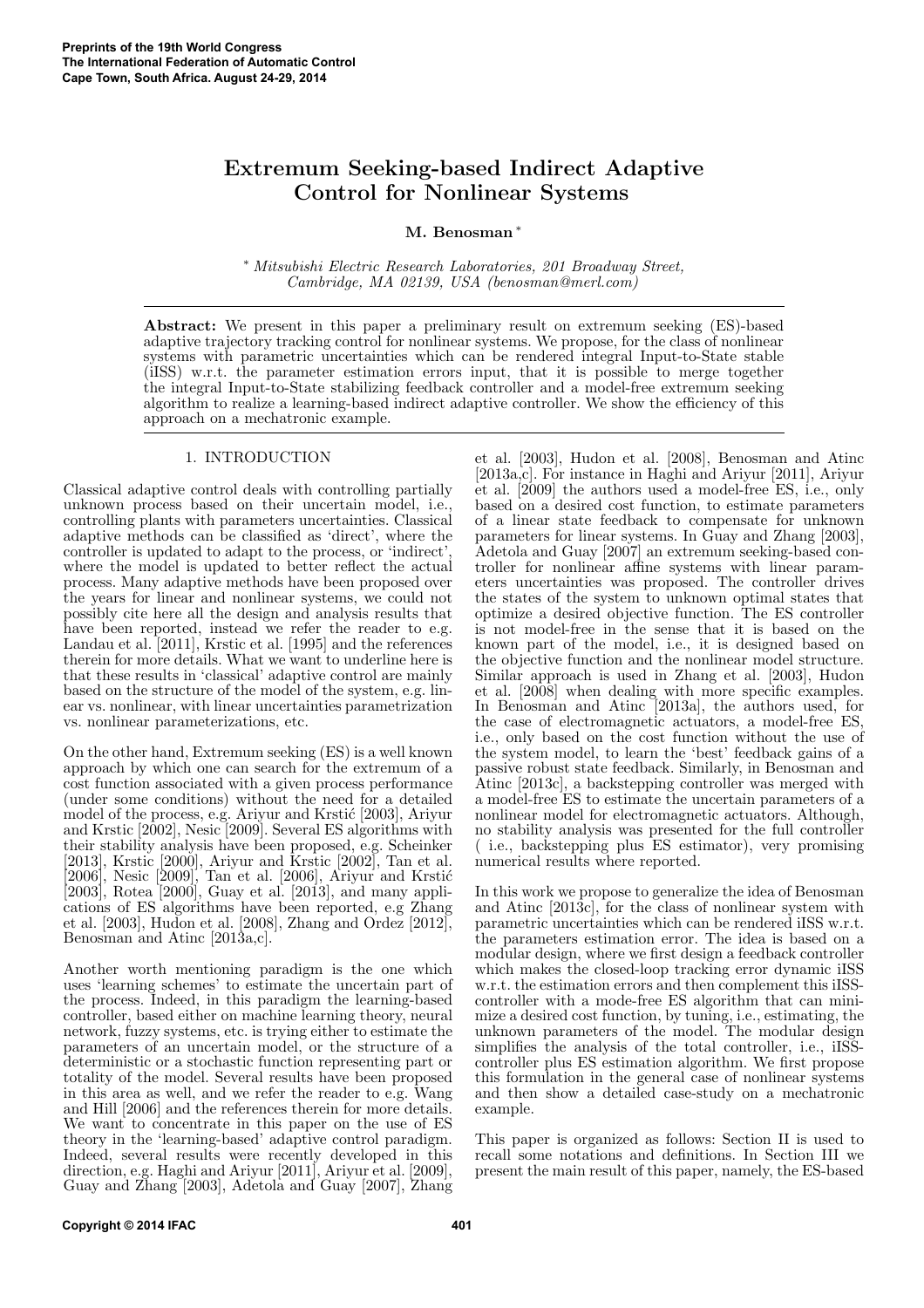learning adaptive controller. Section IV is dedicated to an application example, and the paper ends with a Conclusion in Section V.

## 2. PRELIMINARIES

Throughout the paper we will use ∥.∥ to denote the Euclidean norm; i.e., for  $x \in \mathbb{R}^n$  we have  $||x|| = \sqrt{x^Tx}$ . We will use the notation |.| for the absolute value of a scalar variable, and  $(.)$  for the short notation of time derivative. We denote by  $\mathbb{C}^k$  functions that are  $k$  times differentiable. A continuous function  $\alpha : [0, a) \to [0, \infty)$  is said to belong to class K if it is strictly increasing and  $\alpha(0) = 0$ . A continuous function  $\beta : [0, a) \times [0, \infty) \to [0, \infty)$  is said to belong to class  $KL$  if, for each fixed s, the mapping  $\beta(r, s)$  belongs to class K with respect to r and, for each fixed r, the mapping  $\beta(r, s)$  is decreasing with respect to s and  $\beta(r, s) \rightarrow 0$  as  $s \rightarrow \infty$ .

Let us now introduce some useful definitions.

Definition. 1 [Local Integral Input-to-State Stability Ito and Jiang [2009]] Consider the system

$$
\dot{x} = f(t, x, u) \tag{1}
$$

where  $x \in \mathcal{D} \subseteq \mathbb{R}^n$  such that  $0 \in \mathcal{D}$ , and  $f : [0, \infty) \times$  $\mathcal{D} \times \mathcal{D}_u \to \mathbb{R}^n$  is piecewise continuous in t and locally Lipschitz in  $x$  and  $u$ , uniformly in  $t$ . The inputs are assumed to be measurable and locally bounded functions  $u : \mathbb{R}_{\geq 0} \to \mathcal{D}_u \subseteq \mathbb{R}^m$ . Given any control  $u \in \mathcal{D}_u$  and any  $\xi \in \mathcal{D}_0 \subseteq \mathcal{D}$ , there is a unique maximal solution of the initial value problem  $\dot{x} = f(t, x, u)$ ,  $x(t_0) = \xi$ . Without loss of generality, assume  $t_0 = 0$ . The unique solution is defined on some maximal open interval, and it is denoted by  $x(\cdot, \xi, u)$ . System (1) is locally integral input-to-state stable (LiISS) if there exist functions  $\alpha, \gamma \in \mathcal{K}$  and  $\beta \in \mathcal{KL}$ such that, for all  $\xi \in \mathcal{D}_0$  and all  $u \in \mathcal{D}_u$ , the solution  $x(t, \xi, u)$  is defined for all  $t \ge 0$  and

$$
\alpha(\|x(t,\xi,u)\|) \le \beta(\|\xi\|,t) + \int_0^t \gamma(\|u(s)\|)ds \qquad (2)
$$

for all  $t \geq 0$ . Equivalently, system (1) is LiISS if and only if there exist functions  $\beta \in \mathcal{KL}$  and  $\gamma_1, \gamma_2 \in \mathcal{K}$  such that

$$
||x(t, \xi, u)|| \le \beta(||\xi||, t) + \gamma_1 \left( \int_0^t \gamma_2(||u(s)||)ds \right)
$$
 (3)

for all  $t \geq 0$ , all  $\xi \in \mathcal{D}_0$  and all  $u \in \mathcal{D}_u$ . Note that if system (1) is LiISS, then the 0-input system is locally uniformly asymptotically stable (0-LUAS), that is, the unforced system

$$
\begin{aligned}\n\dot{x} &= f(t, x, 0) \\
d \text{ Wang [1996]}\n\end{aligned} \tag{4}
$$

is LUAS (Sontag and Wang [1996]).

Definition. 2 [ $\epsilon$ - Semi-global practical uniform ultimate boundedness with ultimate bound  $\delta$  (( $\epsilon - \delta$ )-SPUUB) Scheinker [2013]] Consider the system

$$
\dot{x} = f^{\epsilon}(t, x) \tag{5}
$$

with  $\phi^{\epsilon}(t,t_0,x_0)$  being the solution of (5) starting from the initial condition  $x(t_0) = x_0$ . Then, the origin of (5) is said to be  $(\epsilon, \delta)$ -SPUUB if it satisfies the following three conditions:

1- $(\epsilon, \delta)$ -Uniform Stability: For every  $c_2 \in ]\delta, \infty[$ , there exists  $c_1 \in ]0,\infty[$  and  $\hat{\epsilon} \in ]0,\infty[$  such that for all  $t_0 \in \mathbb{R}$  and for all  $x_0 \in \mathbb{R}^n$  with  $||x_0|| < c_1$  and for all  $\epsilon \in ]0, \hat{\epsilon}],$ 

$$
||\phi^{\epsilon}(t,t_{0},x_{0})||
$$

 $2-(\epsilon, \delta)$ -Uniform ultimate boundedness: For every  $c_1 \in$  $]0,\infty[$  there exists  $c_2 \in ]\delta,\infty[$  and  $\hat{\epsilon} \in ]0,\infty[$  such that for all  $t_0 \in \mathbb{R}$  and for all  $x_0 \in \mathbb{R}^n$  with  $||x_0|| < c_1$  and for all  $\epsilon \in ]0, \hat{\epsilon}[,$ 

$$
||\phi^{\epsilon}(t,t_0,x_0)|| < c_2, \ \forall t \in [t_0,\infty[
$$

3- $(\epsilon, \delta)$ -Global uniform attractivity: For all  $c_1, c_2 \in (\delta, \infty)$ there exists  $T \in ]0,\infty[$  and  $\hat{\epsilon} \in ]0,\infty[$  such that for all  $t_0 \in \mathbb{R}$ and for all  $x_0 \in \mathbb{R}^n$  with  $||x_0|| < c_1$  and for all  $\epsilon \in ]0, \hat{\epsilon}],$ 

 $||\phi^{\epsilon}(t, t_0, x_0)|| < c_2, \ \forall t \in [t_0 + T, \infty[$ 

## 3. LEARNING-BASED ADAPTIVE CONTROLLER

Consider the system (1), with parametric uncertainties  $\Delta \in \mathbb{R}^p$ 

$$
\dot{x} = f(t, x, \Delta, u) \tag{6}
$$

We associate with (6), the output vector

$$
y = h(x) \tag{7}
$$

where  $h: \mathbb{R}^n \to \mathbb{R}^h$ .

The control objective here is for  $y$  to asymptotically track a desired smooth vector time-dependent trajectory  $y_{ref}$ :  $[0,\infty) \to \mathbb{R}^h$ .

Let us now define the output tracking error vector as  $e_y(t) = y(t) - y_{ref}(t)$ .<br>We then assume the following

Assumption 1. There exists a robust control feedback  $u_{iss}(t, x, \hat{\Delta})$ :  $\mathbb{R}^{\times} \mathbb{R}^{n} \times \mathbb{R}^{p} \to \mathbb{R}^{m}$ , with  $\hat{\Delta}(t)$  being the dynamic estimate of the uncertain vector  $\Delta$ , such that, the closed-loop error dynamics

$$
\dot{e}_y = f(t, e_y, e_\Delta) \tag{8}
$$

is iISS from the input vector  $e_{\Delta} = \Delta - \hat{\Delta}(t)$  to the state vector  $e_y$ .

Remark 2. Assumption 1 might seem too general, however, several control approaches can be used to design a controller  $u_{iss}$  rendering an uncertain system iISS, for instance backstepping control approach has been shown to achieve such a property for parametric strict-feedback systems, e.g. Krstic et al. [1995]. This is a preliminary report, and we do not pretend here to present a detailed solution for all the cases. A more detailed study of how to achieve Assumption 1 for specific classes of systems and how to use it in the context of ES learning-based adaptive control, will be presented in our future reports.

Let us define now the following cost function

$$
Q(\hat{\Delta}, t) = F(e_y(\hat{\Delta}), t)
$$
\n(9)

where  $F: \mathbb{R}^h \times \mathbb{R}^+ \to \mathbb{R}^+, F(0,t) = 0, F(e_y, t) > 0$  for  $e_y \neq 0$ . We need the following assumptions on  $Q$ .

Assumption 3. The cost function  $Q$  has a local minimum at  $\hat{\Delta}^* = \Delta$ .

Assumption 4.  $|\frac{\partial Q(\hat{\Delta},t)}{\partial t}| < \rho_Q$ ,  $\forall t \in \mathbb{R}^+, \forall \hat{\Delta} \in \mathbb{R}^p$ .

Remark 5. Assumption 3 simply means that we can consider that Q has at least a local minimum at the true values of the uncertain parameters.

#### We can now present the following Lemma.

Lemma 6. Consider the system  $(6)$ ,  $(7)$ , with the cost function (9), then under Assumptions 1, 3 and 4 , the controller  $u_{iss}$ , where  $\hat{\Delta}$  is estimated with the multiparameter extremum seeking algorithm

$$
\dot{\hat{\Delta}}_i = a\sqrt{(\omega_i)cos(\omega_i t) - k\sqrt{\omega_i}sin(\omega_i t)Q(\hat{\Delta}), \ i \in \{1, ..., p\}
$$
\n(10)

with  $a > 0, k > 0, \omega_i \neq \omega_j, i, j, k \in \{1, ..., p\},\$ and  $\omega_i > \omega^*$ ,  $\forall i \in \{1, ..., p\}$ , with  $\omega^*$  large enough, ensures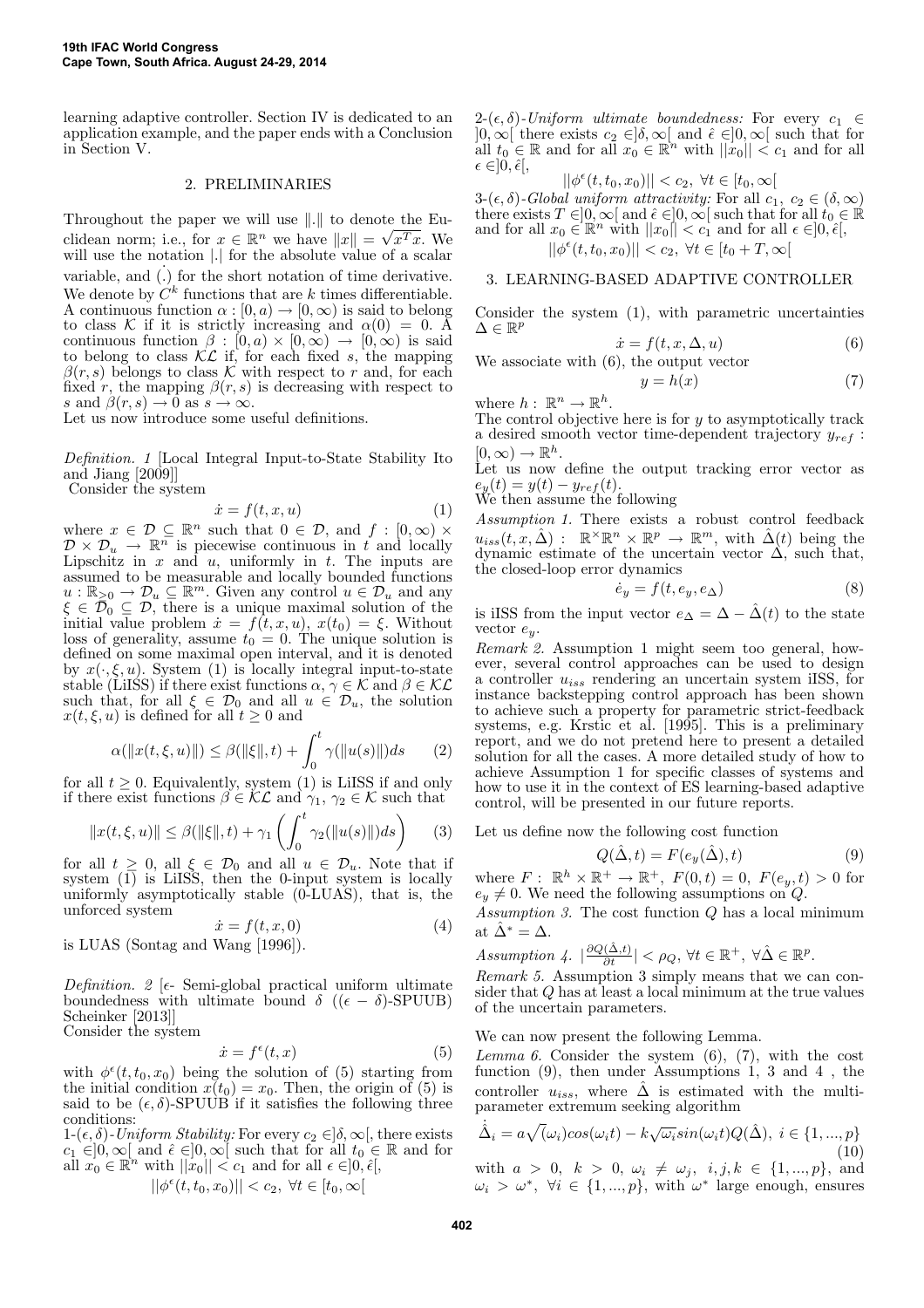that the norm of the error vector  $e_y$  admits the following bound

$$
||e_y(t)|| \le \beta(||e_y(0)||, t) + \alpha \left(\int_0^t \gamma(||e_\Delta(s)||)ds\right)
$$

where  $\alpha \in \mathcal{K}, \beta \in \mathcal{KL}, \gamma \in \mathcal{K}$ , and  $||e_{\Delta}||$  satisfies:

 $1-(\frac{1}{\omega},d)$ -Uniform Stability: For every  $c_2 \in ]d,\infty[$ , there exists  $c_1 \in ]0,\infty[$  and  $\hat{\omega} > 0$  such that for all  $t_0 \in \mathbb{R}$  and for all  $x_0 \in \mathbb{R}^n$  with  $||e_{\Delta}(0)|| < c_1$  and for all  $\omega > \hat{\omega}$ ,  $||e_{\Delta}(t, e_{\Delta}(0))|| < c_2, \ \forall t \in [t_0, \infty[$ 

 $2-(\frac{1}{\omega},d)$ -Uniform ultimate boundedness: For every  $c_1 \in$  $]0,\infty[$  there exists  $c_2 \in ]d,\infty[$  and  $\hat{\omega} > 0$  such that for all  $t_0 \in \mathbb{R}$  and for all  $x_0 \in \mathbb{R}^n$  with  $||e_{\Delta}(0)|| < c_1$  and for all  $\omega > \hat{\omega}$ ,

$$
||e_{\Delta}(t, e_{\Delta}(0))|| < c_2, \ \forall t \in [t_0, \infty[
$$

 $3-(\frac{1}{\omega}, d)$ -Global uniform attractively: For all  $c_1, c_2 \in (d, \infty)$ there exists  $T \in ]0,\infty[$  and  $\hat{\omega} > 0$  such that for all  $t_0 \in \mathbb{R}$ and for all  $x_0 \in \mathbb{R}^n$  with  $||e_\Delta(0)|| < c_1$  and for all  $\omega > \hat{\omega}$ ,  $||e_{\Delta}(t, e_{\Delta}(0))|| < c_2, \ \forall t \in [t_0 + T, \infty[$ 

where d is given by:  $d = min\{r \in ]0, \infty[ : \Gamma_H \subset B(\Delta, r)\},\$ with  $\Gamma_H = \{ \hat{\Delta} \in \mathbb{R}^n : ||\frac{\partial Q(\hat{\Delta}, t)}{\partial \hat{\Delta}}|| < \sqrt{\frac{2\rho_Q}{ka\beta_0}} \},\ 0 < \beta_0 \le 1,$ and  $B(\Delta, r) = {\hat{\Delta} \in \mathbb{R}^n : ||\hat{\Delta} - \Delta|| < r}.$ 

Remark 7. Lemma 6 shows that the estimation error is bounded by a constant  $c_2$  which can be tightened by making the constant  $d$  small. The  $d$  constant can be tuned by tuning the cardinal of the set  $\Gamma_H$ , which in turns can be made small by choosing large values for the coefficients a and k of the ES algorithm  $(10)$ .

#### Proof.

Consider the system (6), (7), then under Assumption 1, the controller  $u_{iss}$  ensures that the tracking error dynamic (8) is iISS between the input  $e_{\Delta}$  and the state vector  $e_y$ , which by Definition 1, implies that there exist functions  $\alpha \in \mathcal{K}, \beta \in \mathcal{KL}$  and  $\gamma \in \mathcal{K}$ , such that, for all  $e(0) \in \mathcal{D}_e$ and  $e_{\Delta} \in \mathcal{D}_{e_{\Delta}}$ , the norm of the error vector  $e_{\Delta}$  admits the following bound

$$
||e_y(t)|| \le \beta(||e_y(0)||, t) + \alpha \left(\int_0^t \gamma(||e_\Delta||)\right) ds \tag{11}
$$

for all  $t > 0$ .

Now, we need to evaluate the bound on the estimation vector  $\tilde{\Delta}$ , to do so we use the results presented in Scheinker [2013]. Indeed, based on Theorem 3 of Scheinker [2013], we can conclude under Assumption 4, that the estimator (10), makes the local optimum of  $Q$ ;  $\Delta^* = \Delta$  (see Assumption 3),  $(\frac{1}{\omega}, d)$ -SPUUB, where  $d = min\{r \in ]0, \infty[$ :  $\Gamma_H \subset B(\Delta, r)$ , with  $\Gamma_H = {\{\hat{\Delta} \in \mathbb{R}^n : \left| \frac{\partial Q(\hat{\Delta}, t)}{\partial \hat{\Delta}} \right|} <$  $\sqrt{\frac{2\rho_Q}{ka\beta_0}}$ , 0 <  $\beta_0 \leq 1$ , and  $B(\Delta, r) = {\hat{\Delta} \in \mathbb{R}^n}$ :  $||\hat{\Delta} - \Delta|| < r$ , which by Definition 2 implies that  $||e_{\Delta}||$ satisfies the three conditions:  $(\frac{1}{\omega}, d)$ -Uniform Stability,  $(\frac{1}{\omega}, d)$ -Uniform ultimate boundedness, and  $(\frac{1}{\omega}, d)$ -Global uniform attractively.

Remark 8. The upper-bounds of the estimated parameters used in Lemma 6 are correlated to the choice of the extremum seeking algorithm (9) and (10), however, these bounds can be easily changed by using other ES algorithms, e.g. Noase et al. [2011], which is due to the modular design of the controller, that uses the iISS robust part to ensure boundedness of the error dynamics and the learning part to improve the tracking performance.

Remark 9. We point out here that ISS can be substituted for iISS if we are dealing with time-invariant systems and solving a regulation problem instead of a time-varying trajectory tracking.

#### 4. CASE STUDY

We study here the example of electromagnetic actuators modelled with the nonlinear equations Peterson and Stefanopoulou [2004]

$$
m\frac{d^2x}{dt^2} = k(x_0 - x) - \eta \frac{dx}{dt} - \frac{ai^2}{2(b+x)^2}
$$
  
 
$$
u = Ri + \frac{a}{b+x}\frac{di}{dt} - \frac{ai}{(b+x)^2}\frac{dx}{dt}, \ 0 \le x \le x_f
$$
 (12)

where, x represents the armature position physically constrained between the initial position of the armature 0, and the maximal position of the armature  $x_f$ ,  $\frac{dx}{dt}$  represents the armature velocity,  $m$  is the armature mass,  $k$  the spring constant,  $x_0$  the initial spring length,  $\eta$  the damping coefficient,  $\frac{ai^2}{2(b+x)^2}$  represents the electromagnetic force (EMF) generated by the coil,  $a, b$  being constant parameters of the coil, R the resistance of the coil,  $L = \frac{a}{b+x}$  the coil inductance (assumed to be dependent on the position of the armature),  $\frac{ai}{(b+x)^2} \frac{dx}{dt}$  represents the back EMF. Finally, i denotes the coil current,  $\frac{di}{dt}$  its time derivative and u represents the control voltage applied to the coil. We address the control problem of the electromagnetic system with the following parameters uncertainties: the spring constant  $k$ , and the damping coefficient  $\eta$ . Consider now the dynamical system (12), and let us define

the state vector  $\mathbf{z} := [z_1 \ z_2 \ z_3]^T = [x \ \dot{x} \ i]^T$ . The objective of the control is to make the variables  $(z_1, z_2)$  robustly track a sufficiently smooth (at least  $C^2$ ) time-varying position and velocity trajectories  $z_1^{ref}(t)$ ,  $z_2^{ref}(t)$  =  $\frac{dz_1^{ref}(t)}{dt}$  that satisfy the following constraints:  $z_1^{ref}(t_0)$  =  $z_{1_{int}}, z_1^{ref}(t_f) = z_{1_f}, z_1^{ref}(t_0) = \dot{z}_1^{ref}(t_f) = 0, \ \ddot{z}_1^{ref}(t_0) =$  $z_1^{ref}(t_f) = 0$ , where  $t_0$  is the starting time of the trajectory,  $t_f$  is the final time,  $z_{1_{int}}$  is the initial position and  $z_{1_f}$  is the final position.

To start, let us first write the system (12) in the following form

$$
\dot{z}_1 = z_2
$$
\n
$$
\dot{z}_2 = \frac{k}{m}(x_0 - z_1) - \frac{\eta}{m}z_2 - \frac{a}{2m(b + z_1)^2}z_3^2
$$
\n
$$
\dot{z}_3 = -\frac{R}{\frac{a}{b + z_1}}z_3 + \frac{z_3}{b + z_1}z_2 + \frac{u}{\frac{a}{b + z_1}}
$$
\n(13)

It was proven in Atinc and Benosman [2013], that the following controller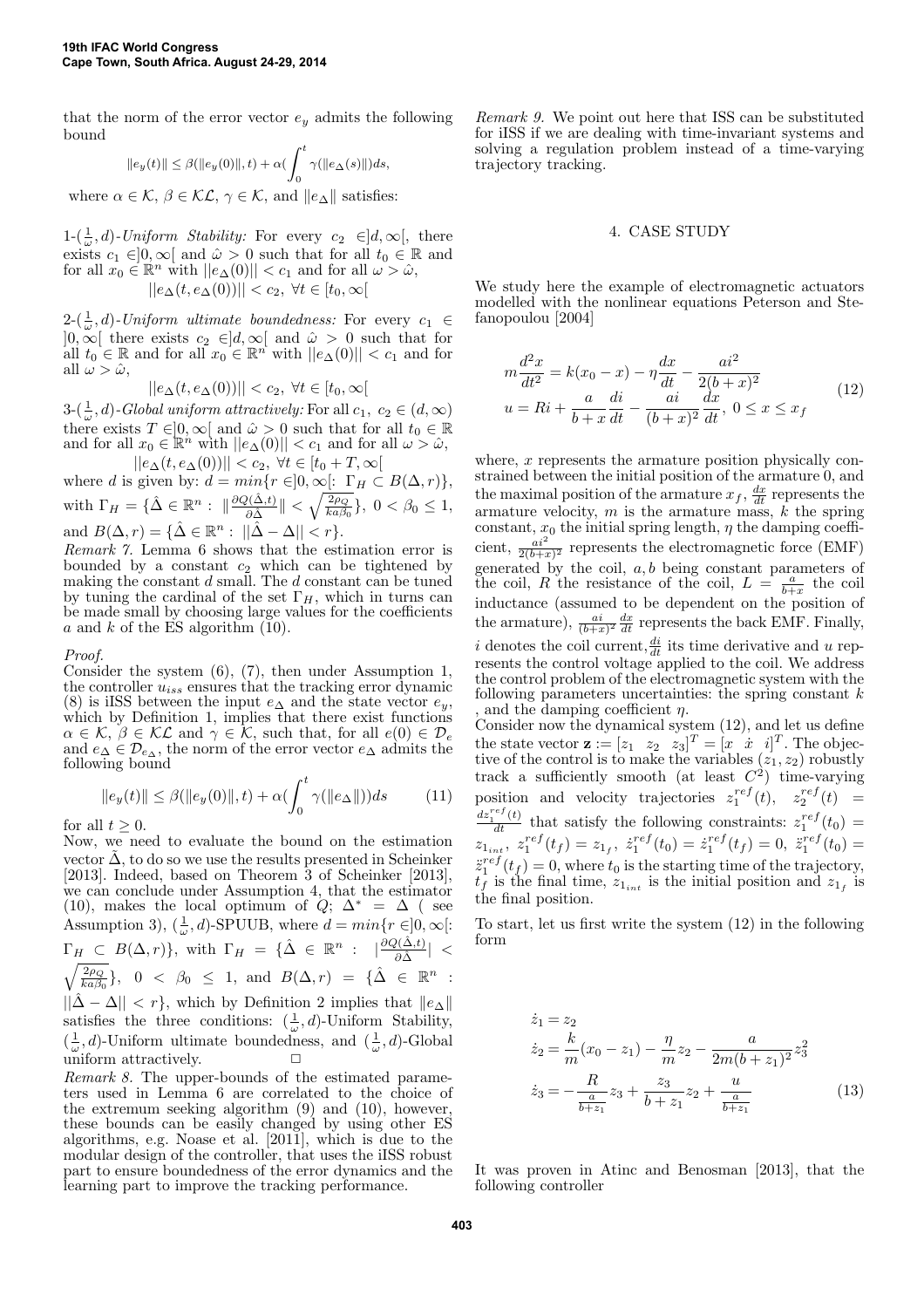$$
u = \frac{a}{b+z_1} \left( \frac{R(b+z_1)}{a} z_3 - \frac{z_2 z_3}{(b+z_1)} + \frac{1}{2z_3} \left( \frac{a}{2m(b+z_1)^2} (z_2 - z_2^{ref}) - c_2(z_3^2 - \tilde{u}) \right) \right) + \frac{2mz_2}{z_3} \left( \frac{\hat{k}}{m} (x_0 - z_1) - \frac{\hat{\eta}}{m} z_2 + c_3(z_1 - z_1^{ref}) + c_1(z_2 - z_2^{ref}) + \kappa_1(z_2 - z_2^{ref}) ||\psi||_2^2 - z_2^{ref} \right) + \frac{m(b+z_1)}{z_3} \left( \left( \frac{\hat{k}}{m} (x_0 - z_1) - \frac{\hat{\eta}}{m} z_2 - \frac{a}{2m(b+z_1)^2} z_3^2 - z_2^{ref} \right) \right) + \frac{m(b+z_1)}{z_3} \left( 2k_1(z_2 - z_2^{ref}) \left( \frac{(x_0 - z_1)(-z_2)}{m^2} + \frac{m(b+z_1)}{z_3} \left( 2k_1(z_2 - z_2^{ref}) \left( \frac{(x_0 - z_1)(-z_2)}{m^2} + \frac{z_2 \left( \frac{\hat{k}}{m} (x_0 - z_1) - \frac{\hat{\eta}}{m} z_2 - \frac{az_3^2}{2m(b+z_1)^2} \right)}{m^2} \right) \right)
$$
  
- \kappa\_2(z\_3^2 - \tilde{u}) \left| \frac{2m(b+z\_1)^2}{a} \right|^2 \left[ |c\_1 + k\_1 ||\psi||\_2^2 - \frac{\hat{\eta}}{m} |^2 + |2k\_1(z\_2 - z\_2^{ref})|^2 \right] \frac{z\_2}{m^2} |^2 \right] ||\psi||\_2^2   
- \kappa\_3(z\_3^2 - \tilde{u}) \left| \frac{2m(b+z\_1)^2}{a} \right|^2 ||\psi||\_2^2   
+ \frac{m(b+z\_1)}{z\_3} \left( -\frac{\hat{k}}{m} z\_2 - \tilde{z}\_2^{ref} + c\_3(z\_2 - z\_2^{ref}) \right)(14)

with

$$
\tilde{u} = \frac{2m(b+z_1)^2}{a} \left( \frac{\hat{k}}{m} (x_0 - z_1) - \frac{\hat{\eta}}{m} z_2 + c_3 (z_1 - z_1^{ref}) \right)
$$
  
+
$$
c_1 (z_2 - z_2^{ref}) - \dot{z}_2^{ref} \right)
$$
  
+
$$
\frac{2m(b+z_1)^2}{a} \left( \kappa_1 (z_2 - z_2^{ref}) ||\psi||_2^2 \right)
$$
 (15)

where,  $\hat{k}$ ,  $\hat{\eta}$  are the estimated values of the uncertain parameters, makes the system (13) iISS with respect to the estimation error input, which together with Lemma 6, ensures that the controller (14), and (15), with the ES algorithm

$$
Q(x_k, x_\eta) = q_1(z_1(t_f) - z_1(t_f)^{ref})^2 + q_2(z_2(t_f) - z_2^{ref}(t_f))^2
$$
  
\n
$$
\dot{x}_k = a\sqrt{(\omega_k)\cos(\omega_k t)} - k\sqrt{\omega_k}\sin(\omega_k t)Q(\hat{\Delta})
$$
  
\n
$$
\dot{x}_\eta = a\sqrt{(\omega_\eta)\cos(\omega_\eta t)} - k\sqrt{\omega_\eta}\sin(\omega_\eta t)Q(\hat{\Delta})
$$
  
\n
$$
\hat{k}(t) = k_{nominal} + x_k(t)
$$
  
\n
$$
\hat{\eta}(t) = \eta_{nominal} + x_\eta(t)
$$
\n(16)

where,  $k_{nominal}$ ,  $\eta_{nominal}$  are the nominal values of the parameters, with  $\omega_k \neq \omega_\eta$ ,  $k > 0$ ,  $a > 0$ ,  $q_1, q_2 > 0$ , leads to bounded tracking and estimation errors.

We now illustrate numerically our approach using the system parameters given in Table 1 Kahveci and Kolmanovsky [2010]. The reference trajectory is designed to be a 5<sup>th</sup> order polynomial,  $x^{ref}(t) = \sum_{i=0}^{5} a_i (\frac{t}{t_f})^i$  where the coefficients  $a_i$  are selected such that the following conditions are satisfied:  $x^{ref}(0) = 0.2 \, mm$ ,  $x^{ref}(0.5) =$ 0.7 mm,  $\dot{x}^{ref}(0) = 0$ ,  $\dot{x}^{ref}(0.5) = 0$ ,  $\ddot{x}^{ref}(0) = 0$  $0, \dot{x}^{ref}(0.5) = 0.$  We consider the uncertainties given by  $\Delta k = -5 \frac{N}{mm}$ , and  $\Delta \eta = -1 \frac{kg}{s}$ . To make the simulation case more challenging we also introduced an initial error  $x(0) = 0.01$  mm on the armature position. We implemented the controller  $(14)$  and  $(15)$  with the coefficients  $c_1 = 100, c_2 = 100, c_3 = 2500, \kappa_1 = \kappa_2 = \kappa_3 = 0.25,$ together with the learning algorithm (16) with the coefficients  $k = 0.1$ ,  $a = 0.1$ ,  $\omega_{\eta} = 0.4$  rad/sec,  $\omega_k =$  $0.5 rad/sec$ . Here due to the cyclic nature of the problem, i.e., cyclic motion of the armature between 0 and  $x<sub>f</sub>$ , the uncertain parameters estimate vector  $(\hat{k}, \hat{\eta})^T$  is updated

| Parameter        | Value                                       |
|------------------|---------------------------------------------|
| $\boldsymbol{m}$ | $0.27$ [kg]                                 |
| R                | 6                                           |
| η                | 7.53 $\left \frac{k\overline{g}}{g}\right $ |
| $x_0$            | $\vert$ mm                                  |
| k.               | 158<br>$\frac{1}{\sqrt{2}}$                 |
| $\boldsymbol{a}$ | $Nm^2$<br>6 r<br>$14.96\times16$            |
|                  | -5<br>$4 \times 10$                         |

Table 1. System Parameter Values



Fig. 1. Obtained Armature Position vs. Reference

for each cycle, i.e., at the end of each cycle at  $t = t_f$ , the cost function Q is updated, and the new estimate of the parameters is computed for the next cycle. The purpose of using MES scheme along with iISS-backstepping controller is to improve the performance of the iISS-backstepping controller by better estimating the system parameters over many cycles, hence decreasing the error in the parameters over time to provide better trajectory following for the actuator. As can be seen in Figures 1 and 2, the robustification of the backstepping control via extremum seeking greatly improves the tracking performance. Figures 3 and 4 show that the cost function starts at 15, reaches to half of the initial value within 20 iterations, and decreases rapidly afterwards. Moreover, the estimated parametric uncertainties  $\Delta k$ ,  $\Delta \eta$  converge to regions around the actual parameter values, as shown on Figures 5 and 6. The number of iterations for the estimate to reach the actual value of the parameters may appear to be high. The reason behind that is that the allowed uncertainties in the parameters are large, hence the extremum seeking scheme requires a lot of iterations to improve performance. Furthermore, we purposely tested the challenging case of multiple simultaneous uncertainties, which makes the space search for the learning algorithm large (note that this case of multiple uncertainties could not be solved with other classical model-based adaptive controller Benosman and Atinc [2013b], due to some intrinsic limitations of model-based adaptive controller). However, in real-life applications uncertainties accumulate gradually over a long period of time, while the learning algorithm keeps tracking these changes continuously. Thus, the extremum seeking algorithm will be able to improve the controller performance quickly, meaning that it will enhance the backstepping control within fewer iterations. Finally, the control voltage is depicted on Figure 7, which shows an initial high value due to the relatively large simulated initial condition error on the armature position.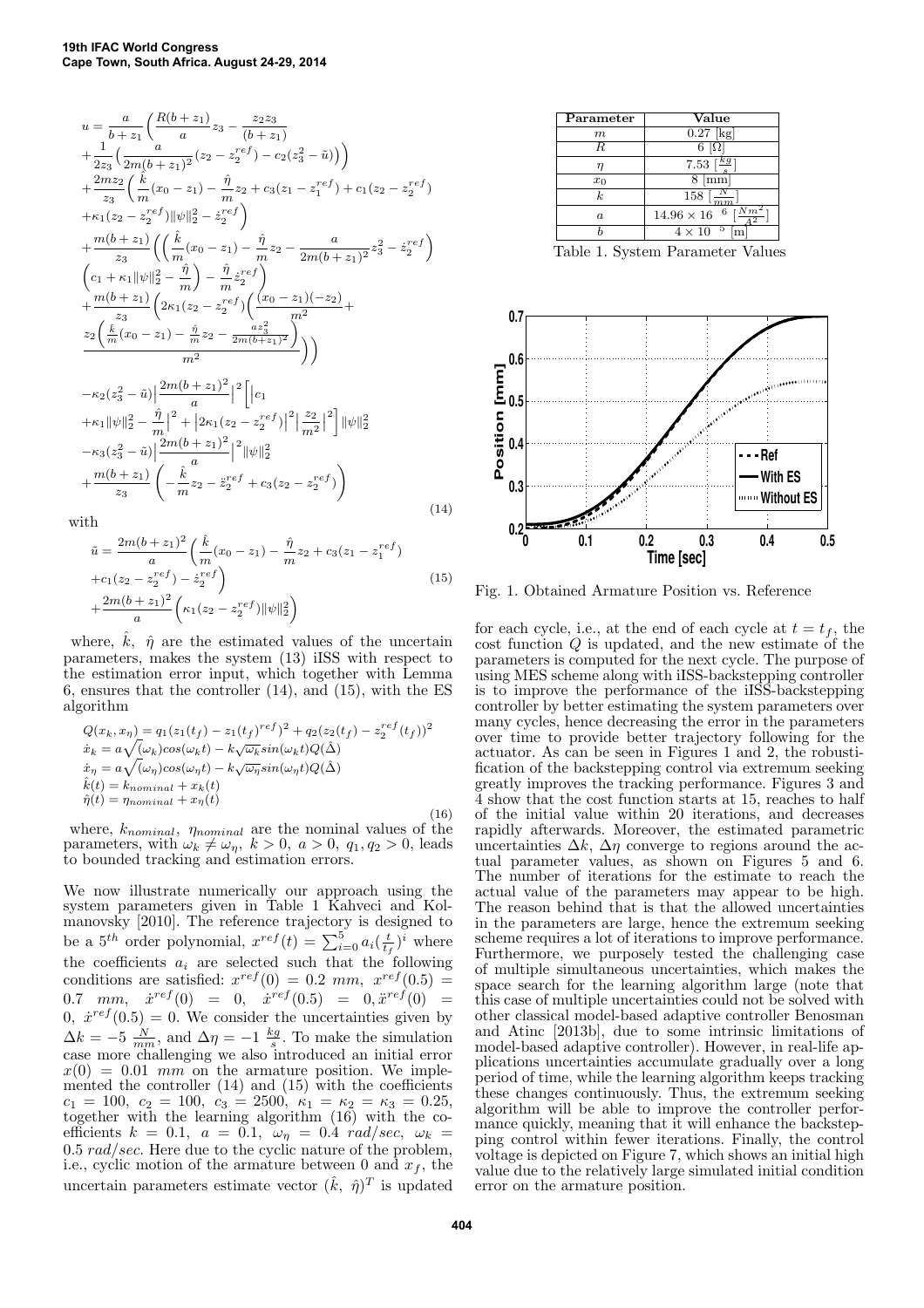

Fig. 2. Obtained Armature Velocity vs. Reference Trajectory



Fig. 3. Cost function- zoom



Fig. 4. Cost function

## 5. CONCLUSION

In this paper we have studied the problem of ES-based indirect adaptive control for nonlinear systems with parametric uncertainties. We argued that for the class of nonlinear systems which can be rendered iISS w.r.t. the parameter estimation errors by a robust feedback controller,



Fig. 5. Parameter  $k$  estimate



Fig. 6. Parameter  $\eta$  estimate



Fig. 7. Control voltage- Case with uncertain k,  $\eta$ ,  $f_d$ 

it is possible to combine the iISS feedback controller with a model-free ES algorithm to obtain a learning-based adaptive controller. We showed an application of this approach on a mechatronic example and reported encouraging numerical results. In this preliminary paper, we introduced the idea in a general setting, however, further investigation are needed to analyze specific nonlinear systems classes which can be stabilized (in the iISS sense) w.r.t. to the